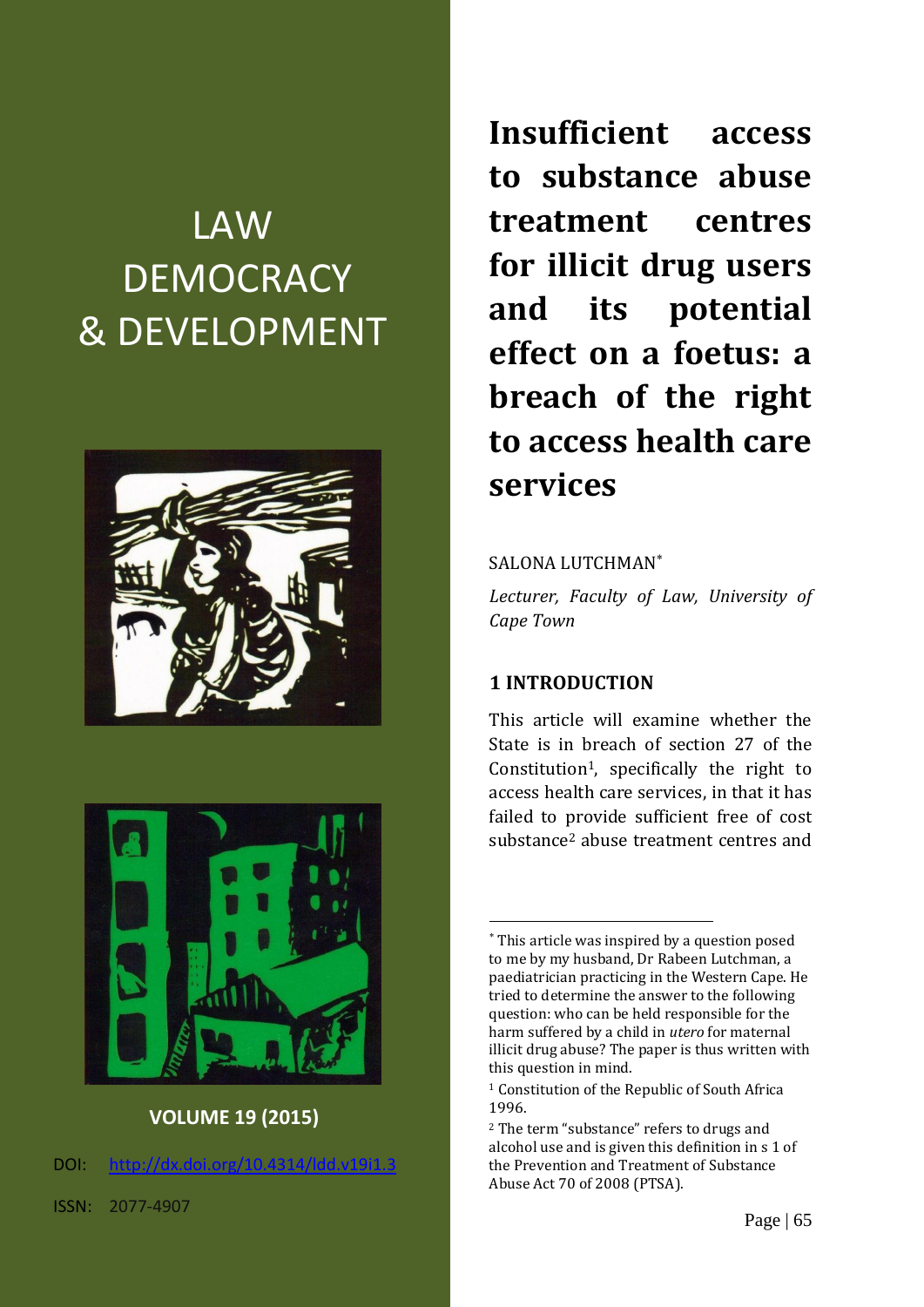facilities in South Africa for abusers of illicit drugs. It will be argued that as a result of this breach, the State has inadvertently aggravated another social ill, illicit drug abuse during pregnancy and consequent harm to the foetus. The article is divided into four parts. First, the legal problem will be examined in detail in order to understand the extent and severity of illicit drug use in South Africa as well as one important and under-researched consequence, the antenatal use of illicit drugs and consequent harm to the foetus. Secondly, legislative as well as other methods employed by the state to curb this issue are critically examined. The third part of the article advocates a legal framework to determine whether the State is in breach of its constitutional obligations in terms of section 27 of the Constitution. The international law counterpart to section 27, Article 12 of the International Covenant on Economic Social and Cultural Rights (1966) (ICESCR)3, is examined in order to unpack the contents of the State's obligation. It is argued that the state has failed to provide sufficient free of cost substance abuse treatment centres and facilities and this is in breach of its constitutional obligations to respect, protect, promote and fulfil the right to access healthcare. As a result of this breach, the State may be found liable for not exercising due diligence in preventing, punishing and investigating the harm suffered by the foetus due to its mother's use of illicit drugs during pregnancy. Finally, the article concludes with recommendations as to how the State can improve the plight of illicit drug users, with a focus on pregnant users.

### **2 THE PROBLEM**

#### **2.1 General pattern of substance use**

The Institute for Security Studies has reported that South Africa is listed by Interpol as one of the top four source countries for cannabis.<sup>4</sup> The United Nations Office on Drugs and Crime stated in its 2012 Report that South Africa was the regional hub for drug trafficking and the largest transit zone for illicit drugs in Southern Africa.<sup>5</sup>

A recent report from the South African Community Epidemiology Network on Drug Use (SACENDU) has found that the predominant substance of abuse in the country is alcohol. <sup>6</sup> The Western Cape, Limpopo and Mpumalanga are the only provinces where the predominant substances of abuse are cannabis and methamphetamine.<sup>7</sup> It is perhaps because of this phenomenon that Foetal Alcohol Syndrome is well documented and researched in the law but the corollary effect of illicit drug use is not. The SACENDU

<sup>3</sup> United Nations, The International Covenant on Economic, Social and Cultural Rights as adopted in 1966.

<sup>4</sup> Gastrow P "Mind-blowing: the cannabis trade in Southern Africa" Institute for Security Studies, (October 2003) http://www.issafrica.org/uploads/CANNABIS.PDF (accessed 31 March 2015).

<sup>5</sup> United Nations Office on Drugs and Crime "2012 World Drug Report" Regional Office for Southern Africa Newsletter (Issue 5 August 2012). Available at

http://www.unodc.org/documents/southernafrica//Newsletter/UNODC\_Southern\_Africa\_Newsletter\_Iss ue\_05\_-\_August\_2012.pdf (accessed 31 March 2015).

<sup>6</sup> South African Community Epidemiology Network on Drug Use (2014) 7(1) SACENDU Research Brief at 1. Available at http://www.sahealthinfo.org/admodule/sacendu/sacenduBriefDec2013.pdf (accessed 29 August 2014).

<sup>7</sup> SACENDU report at 1.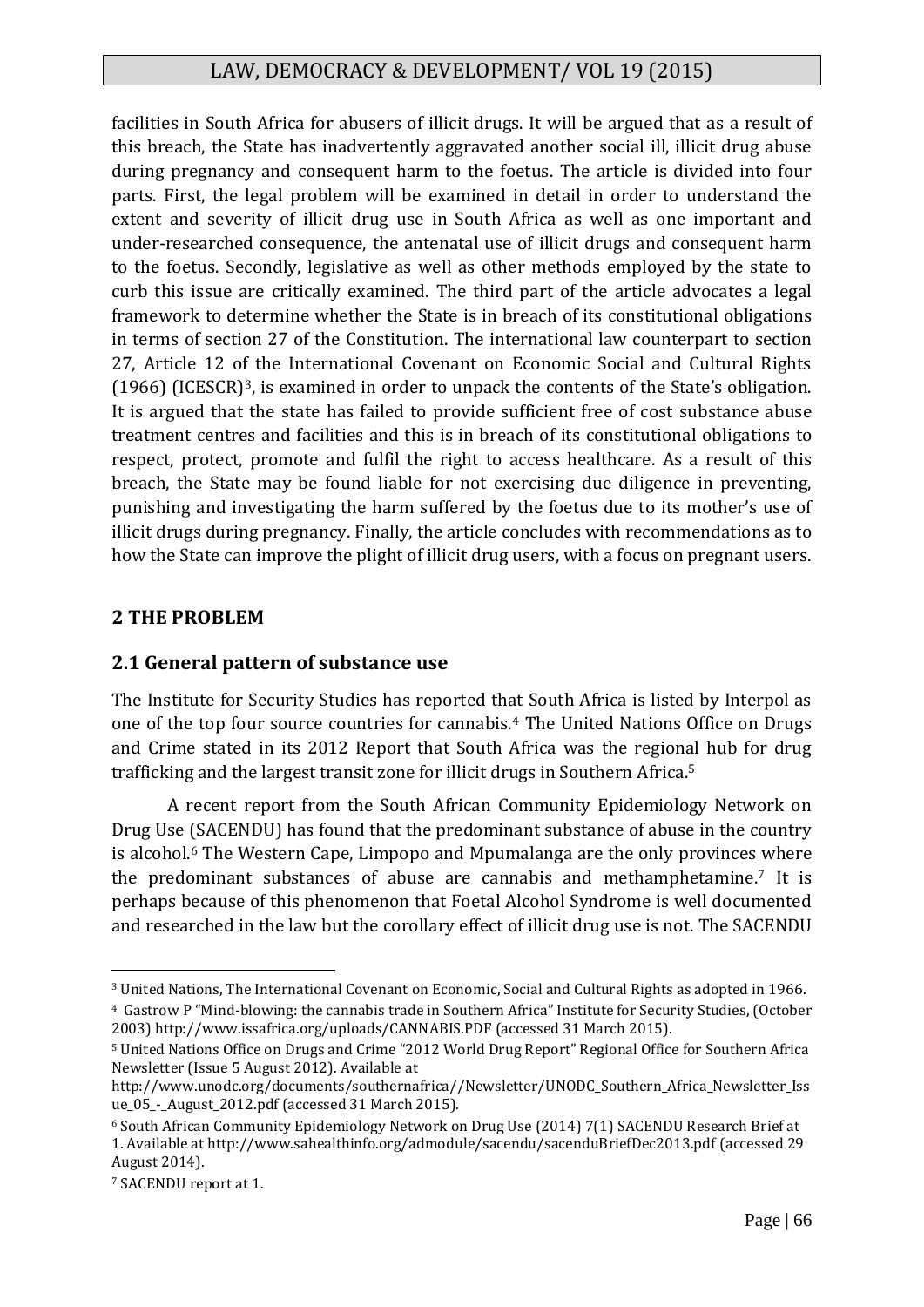is a network of researchers, practitioners and policy makers established in 1996 by the South African Medical and Research Council and the Department of Psychology at the then University of Durban-Westville (now known as the University of Kwazulu Natal) with funding from the World Health Organisation and the National Department of Health.<sup>8</sup> Its purpose is to document trends as well as the nature and pattern of alcohol and drug use at various treatments centres in all nine provinces over a six month period.<sup>9</sup> Three reports are generated over a 12 month period (January, June/July and December). For the purposes of this article, the most recent report (June – July 2013, Phase 35) has been examined.

The report refers to the use of alcohol and various drugs across the nine provinces over a six month period. Drug use is discussed by type: over the counter and prescription medicines; cannabis (dagga) and mandrax; cocaine; heroin; ecstasy, methamphetamine ("tik"), methcathinone (CAT) and LSD; and poly/other substance abuse.<sup>10</sup> All save the first category are illicit drugs, the use and possession of and dealing in which are prohibited by the Drugs and Drug Trafficking  $Act.^{11}$  It is important to highlight that the abuse of illicit drugs is often done in tandem with alcohol abuse. This could perhaps make it difficult to analyse the use of one substance in isolation of the other. However, given the fact that the use of alcohol and over-the-counter and prescription drugs is not illegal, this article focuses on the prevalence and effect of illicit drugs. This investigation is necessary given that it is noteworthy to determine State duties to protect, promote and fulfil human rights, when the harm it seeks to prevent is illegal.

The SACENDU report finds that across all treatment centres in the nine provinces, the average age of patients was between 27-34 years. <sup>12</sup> A relatively higher proportion of female patients than male patients is documented to be users of methamphetamine, heroin and cocaine.<sup>13</sup> Male patients tend primarily to abuse alcohol.<sup>14</sup> Those patients addicted to illicit drugs tend to be younger than the alcoholic patients, and are usually unemployed.<sup>15</sup> In all provinces, except the Eastern Cape, cannabis is the predominant primary substance of abuse for patients under 20 years of age.<sup>16</sup> Methamphetamine is the primary substance of abuse for those under 20 in the Eastern Cape.<sup>17</sup>

From this useful data, a few salient points emerge. First, women are more at risk to be users of certain illicit drugs. Secondly, the data suggests that young women are

<u>.</u>

<sup>8</sup> For more information about SACENDU, see

http://www.sahealthinfo.co.za/admodule/aboutsacendu.htm (accessed 29 August 2014).

<sup>9</sup> SACENDU report at 1.

<sup>10</sup> SACENDU report at 3.

<sup>11</sup> Act 140 of 1992 ("DDTA").

<sup>12</sup> SACENDU report at 3.

<sup>13</sup> SACENDU report at 2.

<sup>14</sup> SACENDU report at 3.

<sup>15</sup> SACENDU report at 3.

<sup>16</sup> SACENDU report at 3.

<sup>17</sup> SACENDU report at 3.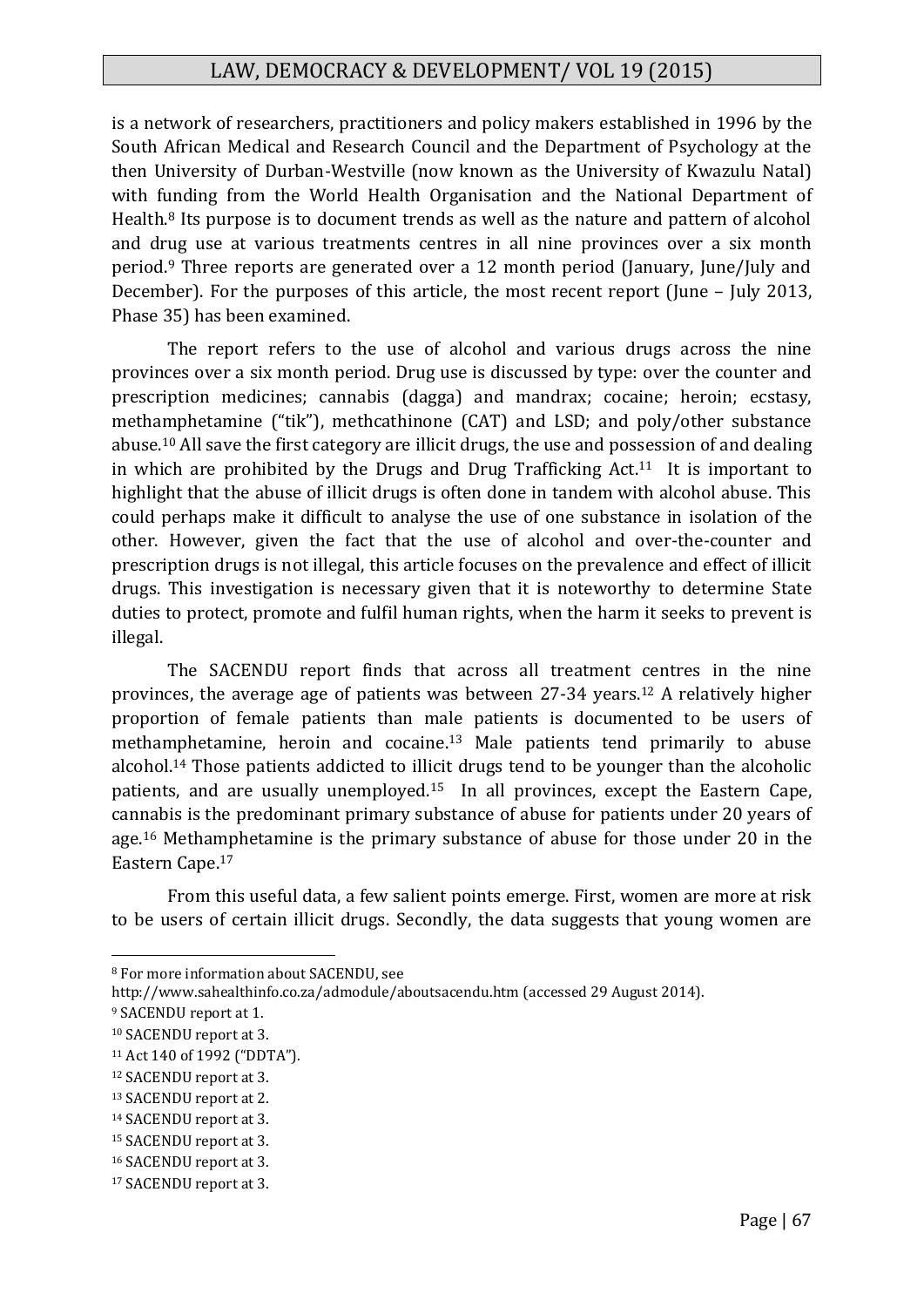more prone to use certain illicit drugs. From these two points, one can conclude that child-bearing women are more at risk to abuse illicit drugs. Thirdly, those child-bearing women are more than likely to be unemployed and consequently would not be able to afford treatment at a private treatment centre. It seems as if these women would more than likely be dependent on State-funded treatment centres.

The importance of obtaining treatment at a treatment centre cannot be overemphasised. A "treatment centre" is defined in the PTSA Act as a "centre established for the treatment and rehabilitation of service users who abuse or are dependent on substances".<sup>18</sup> "Treatment" is defined as "the provision of specialised social, psychological and medical services to service users and to persons affected by substance abuse with a view to addressing the social and health consequences associated therewith". <sup>19</sup> "Rehabilitation" is a "process by which a service user is enabled to reach and maintain his or her own optimal physical, psychological, intellectual, mental, psychiatric or social functional levels, and includes measures to restore functions or compensate for the loss or absence of a function".<sup>20</sup> Thus a treatment centre is, by its very definition, an important health care service, crucial to the recovery of a former substance abuser. One could go so far as to say that without sufficient access to this health care service, substance abuse cannot be eradicated in our society.

The effect of illicit drug use has widespread repercussions. One such repercussion is the consequence of illicit drug use during pregnancy and the harmful effect to the foetus.

### **2.2 Effect of illicit drug use on the growing foetus**

The use of illicit drugs has damning consequences in poor socioeconomic communities as pregnant drug addicted women living away from cities are unlikely to seek antenatal care due to distances in location or shame and stigma.<sup>21</sup> If they remain unadvised, they will continue to use drugs during the course of their pregnancies. Maternal illicit drug use<sup>22</sup> is linked to adverse foetal brain development, premature birth, low birth weight and drug withdrawal symptoms. <sup>23</sup> These babies grow up and display neurobehavioral problems like mood dysfunction and impaired attention span.<sup>24</sup> It is also linked to longlasting neurological deficits, such as, language and IQ deficits and the inability to

<sup>18</sup> Section 1 PTSA.

<sup>19</sup> Section 1 PTSA.

<sup>20</sup> Section 1 PTSA.

<sup>21</sup> Meyers B & Parry C "Access to substance abuse treatment services for black South Africans: findings from audits of specialist treatment facilities in Cape Town and Gauteng" (2005) 8 *South African Psychiatry Review* 15.

<sup>&</sup>lt;sup>22</sup> Most recent medical studies conducted in South Africa have examined the use of methamphetamine use on pregnancy outcomes and the foetus, see further Madide A et al "Methamphetamine use by pregnant women: Impact on the neonate and challenges for the perinatal team" (2012) 22 *Obstetrics and Gynaecology Forum* 8; Meyers & Parry (2005) at 15.

<sup>23</sup> Madide et al (2012) at 9.

<sup>24</sup> Madide et al (2012) at 9.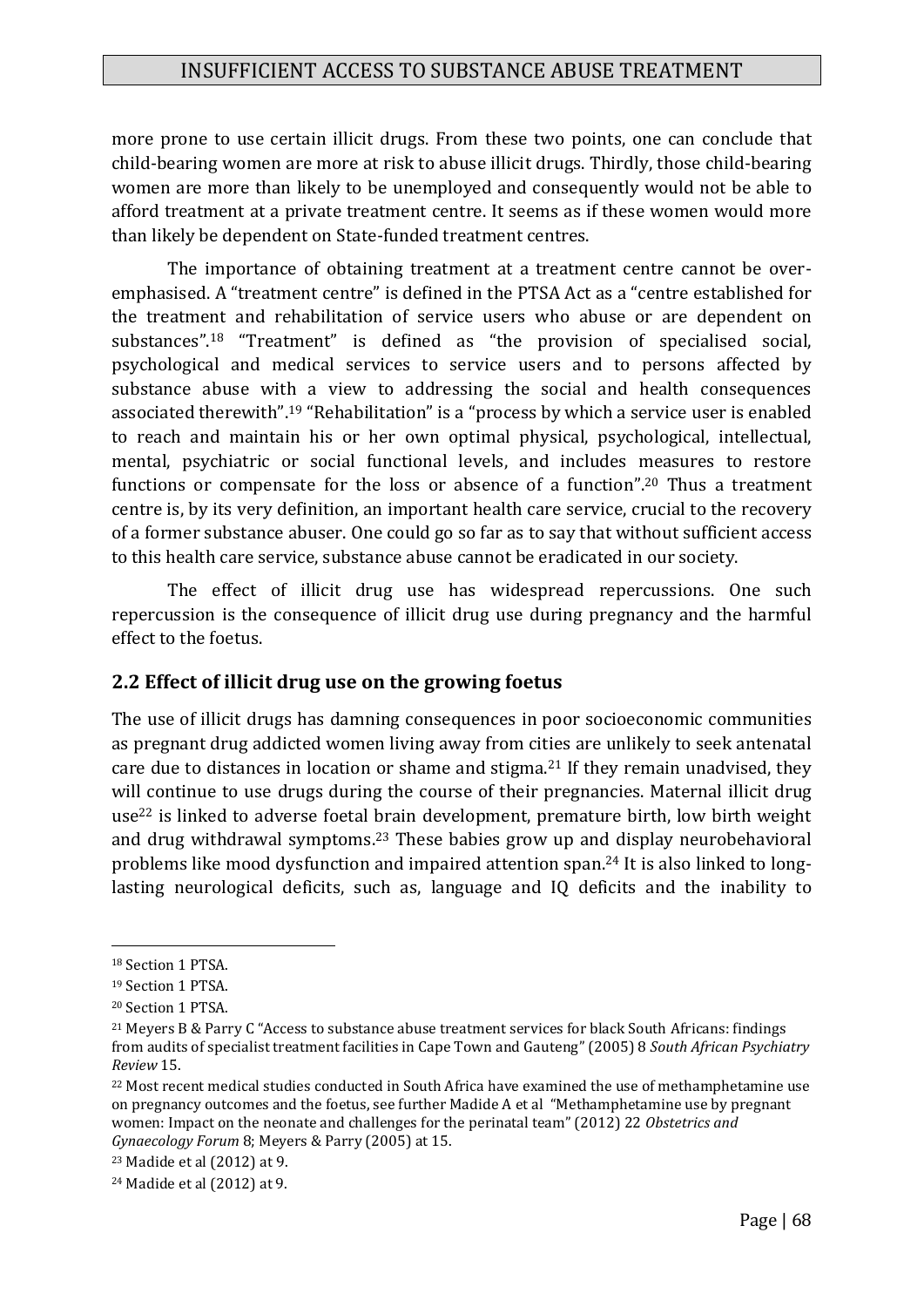habituate or self-regulate.<sup>25</sup> Congenital disorders and deformities have also been associated with drug use. It has also been thought that maternal drug use can lead to Sudden Infant Death Syndrome.<sup>26</sup>

There is some discrepancy as to the adverse effects of illicit drug use during pregnancy, with a recent study on the use in Cape Town suggesting that it has a "potentially adverse impact" on foetal brain development.<sup>27</sup> Another author holds the view that there is not enough data to demonstrate "a causal relationship between exposure to methamphetamine in *utero* and problems of infant development."<sup>28</sup>

These findings are controversial and some argue that the interpretation of the data does not look at the use of recreational drugs in isolation of other factors, such as, the mother's use of other drugs, cigarettes and alcohol, and other socioeconomic factors.<sup>29</sup> Others argue that scientists have been unable to reach consensus about the extent of the harm which drugs can inflict on a foetus in *utero*. <sup>30</sup> Scientists do seem to concur that the maternal use of illicit drugs can harm the new-born, despite the fact that the full nature and extent of it is not agreed upon.<sup>31</sup> A 2000 report states that infants exposed to cocaine in *utero* are on a par with their peers in size and health status by age two.<sup>32</sup> Fuelling this controversy is a 2001 report which states that cocaine has not been shown to cause any "major adverse developmental consequences in early childhood."<sup>33</sup> The report labels alcohol and tobacco as being more harmful to fetal development.

In the light of the above mentioned discussion and since medical knowledge today presents the general view that illicit drug usage does have (or potentially has) an adverse impact on the development of a foetus, it will be assumed for the purposes of this article that this is true. The extent and nature of the adverse impact will not be discussed further. At this point of the analysis, it is important to determine what the State is doing to address the scourge of illicit drug abuse in the country.

1

http://www.ncls.org/programs/health/forum/maternalabuse.htm (accessed on 5 December 2011). <sup>32</sup>Fentiman (2008 – 2009) at 395, referring to Steinberg & Gehsan (2000) at 25.

<sup>25</sup> Fentiman L "Pursuing the perfect mother: Why America's criminalization of maternal substance abuse is not the answer – a comparative legal analysis" (2008-2009) 15 *Michigan Journal of Gender & Law* 389 at 396.

<sup>26</sup> Jones HE et al "Pregnant and Nonpregnant women in Cape Town, South Africa: Drug use, sexual behavior and the need for comprehensive services" (2011) *International Journal of Paediatrics* 1 at 6, Roberts D "Punishing Drug addicts who have babies: women of color, equality, and the right of privacy" (1991) 104 *Harvard Law Review* 1419 at 1429.

<sup>27</sup> Jones et al (2011) at 6.

<sup>28</sup> Fentiman (2008-2009) at 396 citing various sources in footnote 22.

<sup>29</sup>Roberts (1991) at 1429.

<sup>30</sup> Fentiman (2008 -2009) at 395.

<sup>31</sup> Fentiman (2008 – 2009) at 395, referring to Steinberg D & Gehsan S 'State responses to maternal drug and alcohol use: An Update' *National Conference of State Legislatures* (2000) 1 at 25

<sup>33</sup> Fentiman (2008-2009) at 396 citing Chavkin W "Commentary: Cocaine and pregnancy – time to look at the evidence*"* (2001) 285 *Journal of American Medical Association* 1626 .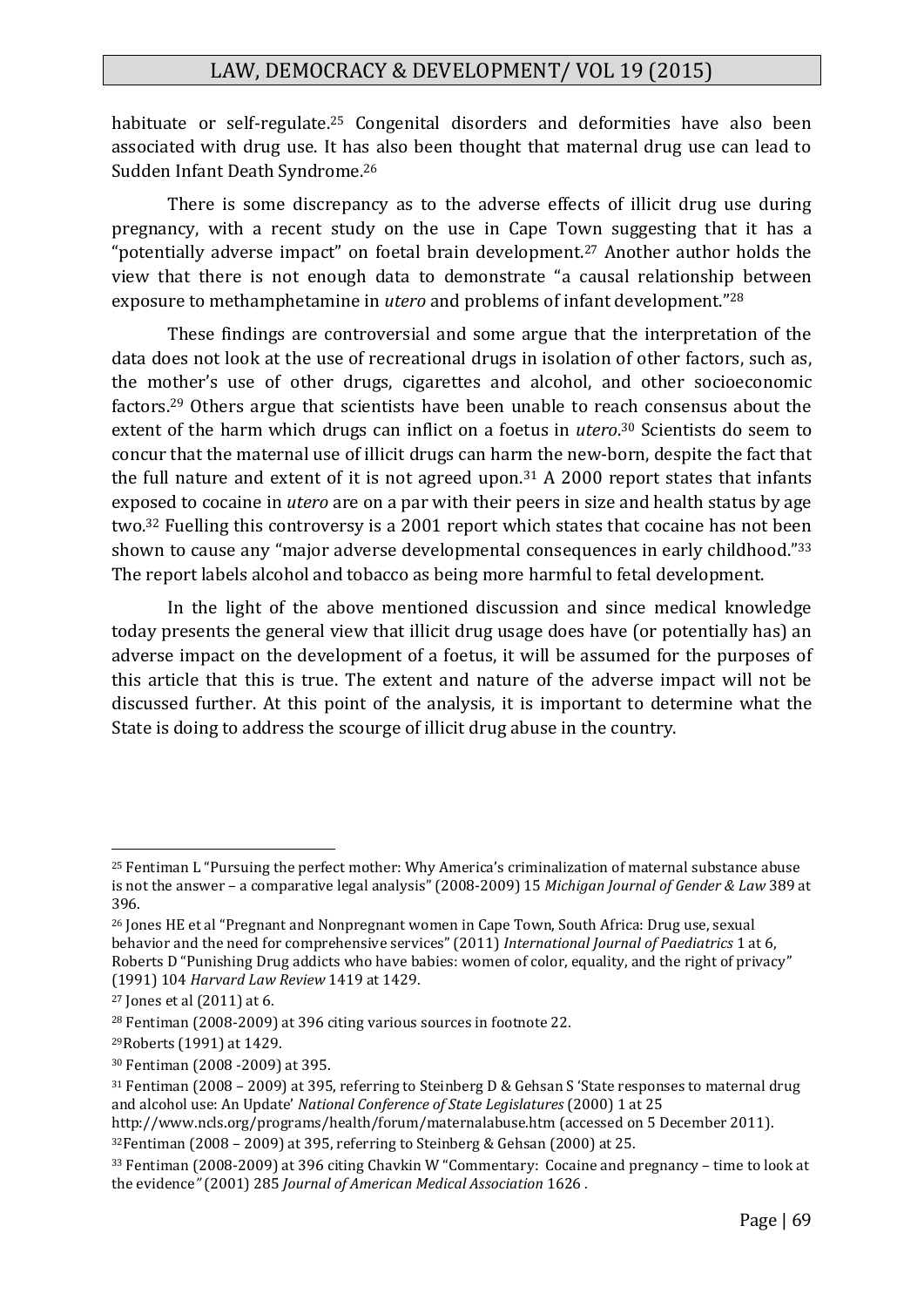#### **3 STATE MEASURES**

In terms of the domestic drug laws, the Drugs and Drug Trafficking Act 140 of 1992 criminalises the use, possession and dealing of illicit drugs.<sup>34</sup> This in essence gives effect to South Africa's international law obligations in terms of the Convention on Psychotropic Substances (1971) (CPS)<sup>35</sup> and the Convention Against Illicit Traffic in Narcotic Drugs and Psychotropic Substances (1988) (CITNDPS). 36

A look at the State's legislative obligations to rehabilitate substance abusers is necessary. The PTSA is centred on devising a comprehensive and national response for the combatting of substance abuse.<sup>37</sup> It is significant to this study because it details the State's response to the treatment of illicit drug users. In terms of section 3, the State is required to take reasonable measures within available resources to combat substance abuse. State interventions in this regard are threefold: reduction of demand, harm and supply of abusive substances. With respect to demand reduction, the State is required to provide services which discourage the abuse of substances by the public. Secondly, the State is tasked with providing holistic treatment for substance users and their families to mitigate the social, psychological and health impacts of substance use. Thirdly, the State must reduce the supply of illicit substances through law enforcement and criminalisation efforts, working in tandem with other laws, such as the DDTA. The Minister of Social Development, and indeed the Department of Social Development, are tasked with the function of facilitating integrated programmes for the prevention of substance abuse.<sup>38</sup> Such programmes are to be focused on, among other factors, the preservation of the family structure.<sup>39</sup> The legislation also creates the Central Drug Authority (CDA) which is tasked with monitoring the National Drug Master Plan (NDMP) (which has to be adopted by Cabinet). 40

The NDMP is a policy document outlining the goals and vision of the state to reduce substance abuse.<sup>41</sup> The CDA, which monitors and implements the NDMP, is an inter-governmental body consisting of representatives from various government departments such as welfare, justice, police services, health, education, home affairs, trade and industry, revenue services, correctional services, labour, safety and security,

<sup>34</sup> See further Chapter II DDTA.

<sup>35</sup> South Africa acceded to the CPS in 1972. The status of treaty ratifications by country is documented at https://treaties.un.org/Pages/ViewDetails.aspx?src=TREATY&mtdsg\_no=VI-16&chapter=6&lang=en (accessed 4 September 2014).

<sup>36</sup> South Africa acceded to the CITNDPS in 1998. The status of treaty ratifications by country is documented at https://treaties.un.org/Pages/ViewDetails.aspx?src=TREATY&mtdsg\_no=VI-19&chapter=6&lang=en (accessed 31 March 2015).

<sup>37</sup> "Substance" means chemical, psychoactive substances that are prone to be abused, including tobacco, alcohol, over the counter drugs, prescription drugs and substances defined in the DDTA (per cap 1 of the PTSA)). This includes the recreational drugs under discussion in this article.

<sup>38</sup> Section 8 PTSA.

<sup>39</sup> Section 9(2)(a) PTSA.

<sup>40</sup> Section 2 PTSA.

<sup>41</sup> Per Department of Social Development – www.dsd.gov.za/cda/index.php (accessed 29 August 2014).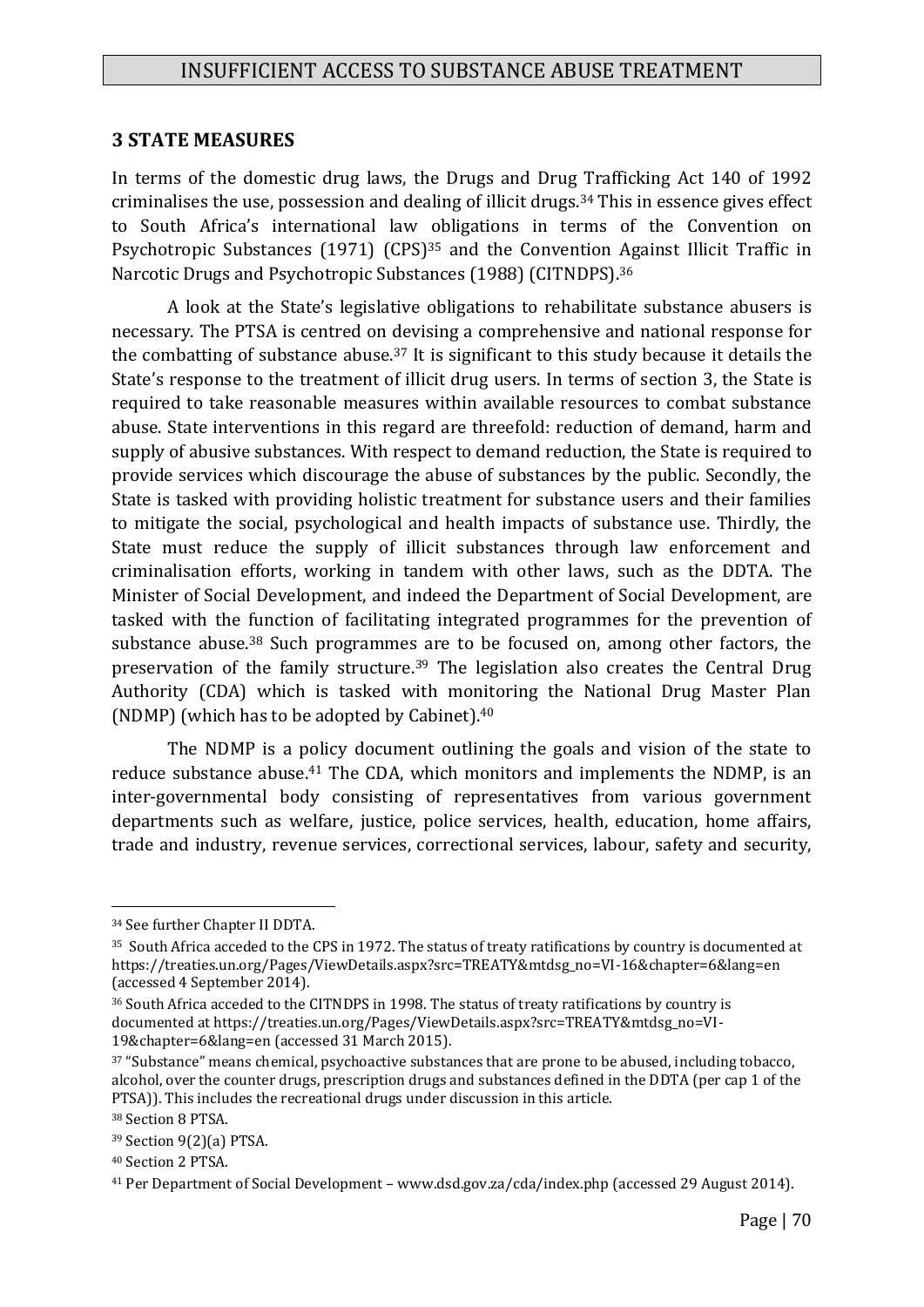as well as the National Youth Commission and the Medicines Control Council.<sup>42</sup> According to the Department of Social Development "[T]he CDA will use the National Drug Master Plan to drive alcohol control legislation to promulgation in order to save lives and reduce the incidence of Foetal Alcohol Syndrome (FAS)."<sup>43</sup> The Department also lists the health risks associated with drug addiction are listed as poor nutrition and below average weight, low self-esteem, depression, physical abuse, preterm labour or early delivery, and other serious medical and infectious diseases.<sup>44</sup> The NDMP itself does not refer to the harm suffered by the foetus due to illicit drug abuse. These declarations and omissions seem to indicate that the State is not specifically focused on the harm suffered by the foetus due to illicit drug abuse during pregnancy.

Importantly, the nature of the treatment required by substance abusers is rehabilitation at a treatment centre.<sup>45</sup> A closer examination of the PTSA Act reveals that the state must establish, maintain and manage at least one public treatment centre in each province for the reception, treatment, rehabilitation and skills development of substance users.<sup>46</sup> In the Western Cape, for instance, this treatment centre is the De Novo Treatment Centre in Kraaifontein.<sup>47</sup> Currently, it has resources to treat up to 80 adults at a time. Due to the limited space, it can take six weeks to five months for an addict to gain admission to the treatment centre.<sup>48</sup> According to the Regulations to the Act, therefore no formal criteria for admission to a public treatment centre. The existence of one public treatment centre in each province has proven to be at times disastrous for those seeking help for their addiction. The long waiting period may become a time to revert to old behaviour and consequently decide not to obtain treatment altogether.<sup>49</sup>

Whilst the only financial obligation on the State is to establish at least one treatment centre in each province, it may also choose to fund service providers<sup>50</sup>, community based services<sup>51</sup> and public halfway houses.<sup>52</sup> When this occurs, service providers may determine who should qualify for such services. <sup>53</sup> The criteria may

<u>.</u>

<sup>42</sup> Section 53(2) PTSA.

<sup>43</sup> Available at http://www.dsd.gov.za/cda/index.php (accessed on 29 August 2014).

<sup>44</sup> Available at www.dsd.gov.za/cda/index.php?option=com\_content&task=view&id=104&Itemid=129 (accessed 4 September 2014).

<sup>45</sup> Section 1 PTSA.

<sup>46</sup> Section 17(1) PTSA.

<sup>&</sup>lt;sup>47</sup> This information was retrieved from the Western Cape government website

http://www.westerncape.gov.za/facility/de-novo-treatment-centre-state-owned (accessed 29 August 2014).

<sup>48</sup> Naidoo Y "Rehab out of reach for desperate addicts" *IOL* (27/01/2007). Available at http://www.iol.co.za/news/south-africa/rehab-out-of-reach-for-desperate-addicts-

<sup>1.312670#.</sup>VAB\_UvmSx1U (accessed 29 August 2014).

<sup>49</sup> Naidoo (2007).

<sup>50</sup> Section 7(1) PTSA.

<sup>51</sup> Section 12 PTSA.

<sup>52</sup> Section 20 PTSA.

<sup>53</sup> For instance, see the criteria to obtain treatment at the Ramot Treatment Centre for addiction. Available at http://www.ramot.co.za/images/CRITERIA\_-\_STATE\_SUBSIDIZED\_PASTIENTS\_- August\_2012.pdf (accessed 29 August 2014).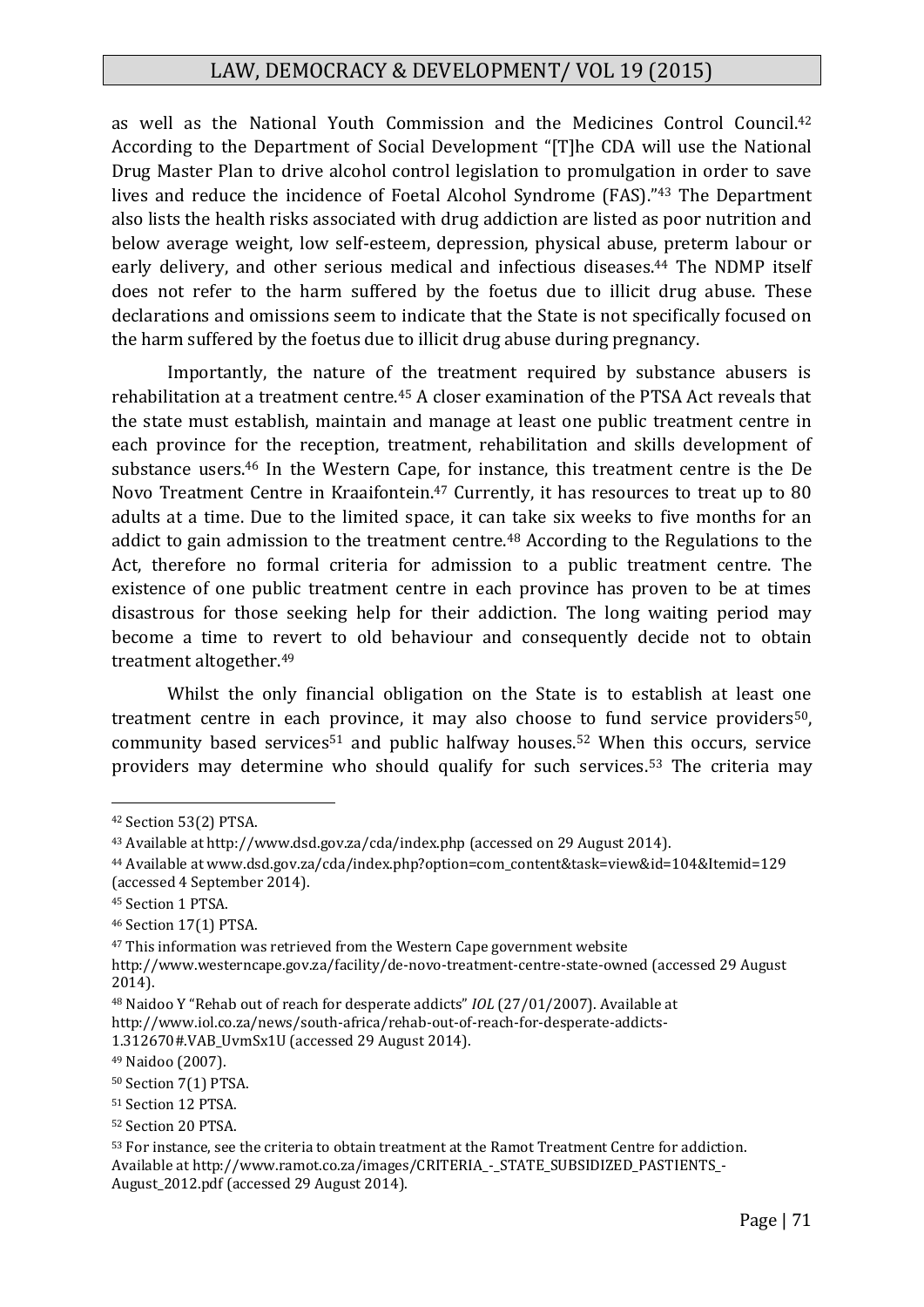include the prognosis for effective treatment, the absence of criminal records and gang affiliation, and earning below a particular salary bracket.54While such a filter may assist the State in helping the most impoverished sector of society, it has the effect of limiting the number of approved applications. The criterion of the absence of a criminal record is theoretically problematic for illicit drug users since the use and possession of illicit drugs is a criminal offence in terms of the DDTA. Would this imply that only alcoholics need apply since the use of alcoholic substances is not a criminal offence? Furthermore, the addition of an income parameter has the effect of ignoring the pressing needs of the middle to lower income sectors of society. The predicament of addicts within this band becomes all the more dire when one considers the cost of treatment at a private treatment centre.<sup>55</sup> It has become known as "big business that feeds on itself" because the industry is typified by repeat customers.<sup>56</sup> According to the Mitchell's Plain Crisis Line Trauma Centre, about 55% of the addicts who have obtained their assistance have returned to drugs.<sup>57</sup> This is due to the nature of the recovery process<sup>58</sup> as well as the "drug-infestation" in certain communities.<sup>59</sup> A newly reformed addict who has received treatment at a public treatment centre has few options if he returns to drugs. It seems unlikely that such a person will gain access to a public treatment facility for a second time due to the poor first round prognosis.

What can be deduced is the following: those at the margins of society, due to either being engaged in criminal activity or due to living in poverty, and those living far away from the city centres, will most likely not gain access to the State funded facilities. Even if an addict does meet the criteria for State funded facilities at a private treatment centre, there is no guarantee that he or she will gain admission due to the highly competitive process. These facts all seem to point to ineffective State action. The State's formal legislative obligations are met, but it is not making a significant impact on those who need it the most.

<sup>54</sup> At the Ramot Treatment Centre for Addiction only a patient earning less than R7000 per month may apply for a state-funded bed at their facility. See http://www.ramot.co.za/images/CRITERIA\_- \_STATE\_SUBSIDIZED\_PASTIENTS\_-August\_2012.pdf (accessed 31 March 2015).

<sup>55</sup> For instance, the Cape Town based Stepping Stones Addiction Centre, charges R56 000 for locals and €6 700 for foreign clients, see Pampalone T "Cape Town's rehabs for the rich and infamous" *Mail & Guardian* (2014). Available at http://mg.co.za/article/2014-07-03-cape-towns-rehabs-for-the-rich-andinfamous (accessed 4 September 2014). The Ramot Treatment Centre for Addiction caters for a slightly lower salary bracket. Medical aid tariffs are charged and its general tariff for a five week programme is R19 800. For more information see http://www.ramot.co.za/admissions/tariffs (accessed 4 September 2014).

<sup>56</sup> Pampalone (2014).

<sup>57</sup> Naidoo (2007).

<sup>58</sup> Pampalone (2014).

<sup>59</sup> Naidoo (2007).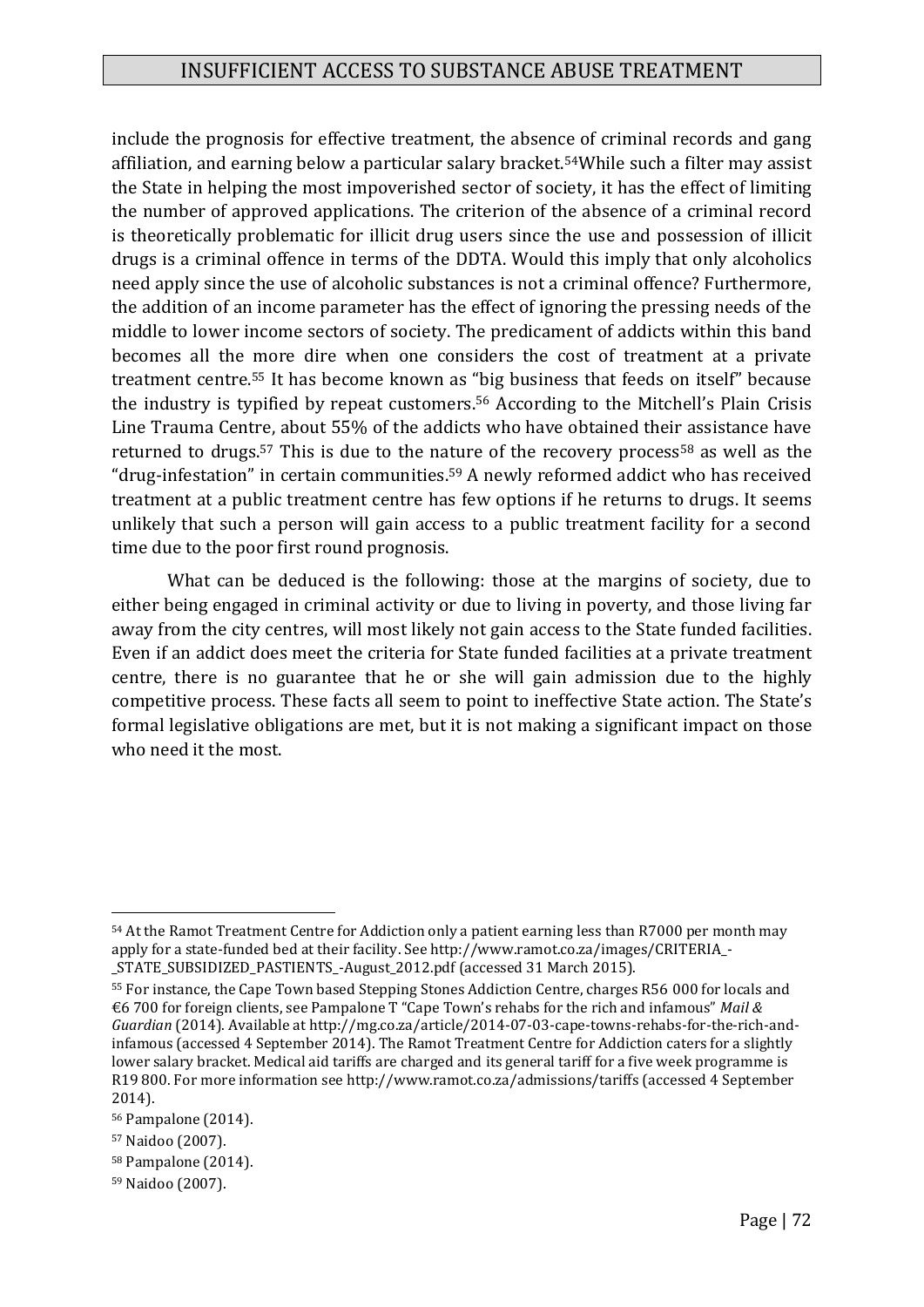#### **4 SECTION 27 ANALYSIS**

#### **4.1 The provision and its link to Article 12 of the ICESCR**

Section 27(1)(a) of the Constitution states that everyone has the right to access healthcare services. The State must take reasonable legislative and other measures within its available resources to achieve the progressive realisation of this right.<sup>60</sup> The State is obliged to respect, protect, fulfil and promote all rights in the Bill of Rights. This has been interpreted by the Constitutional Court to mean that the fulfilment of the right is dependent upon the resources available for such purpose, which may have the effect of limiting the right itself. Hence the obligation on the State is a qualified one.<sup>61</sup>

The right to health is rooted in Article 12 of the ICESCR which guarantees everyone the right to the enjoyment of the highest attainable standard of mental and physical health. South Africa ratified the ICESCR<sup>62</sup> on 12 January 2015. The ICESCR will come into force after the passing of three months since the deposit of the instrument of ratification.<sup>63</sup> As a signatory, South Africa's obligations to the ICESCR were merely to ensure that it did not act against the objects and principles of the Covenant.<sup>64</sup> It was technically not legally bound by the provisions of the ICESCR. After ratification, the State is bound, subject to reservations made.<sup>65</sup> It has been argued that few changes will need to be made by South Africa, given that the Bill of Rights contained in the Constitution is modelled on the ICESCR and there are currently legislation and policies in place giving effect to socio-economic rights.<sup>66</sup> However, lacunae in the national law will have to be identified and addressed. The General Comments of the Committee on Economic Social and Cultural Rights may assist the State in this regard.

In General Comment No. 14 (2000), the Committee, as the interpretative authority on the ICESCR, stipulates the essential elements of the right to health.<sup>67</sup> The Committee is careful to point out that these four elements are interrelated: availability; accessibility; acceptability; and quality. In terms of availability, the State is to provide functioning public health and health-care facilities, goods, services and programmes in sufficient quantity. With regards to accessibility, the state is to ensure that access to these services are offered non-discriminately, must be physically and economically accessible and information about these services must be freely available. All health

1

<sup>62</sup> For more information on the status of ratifications, see

<sup>60</sup> S 27(2) Constitution.

<sup>61</sup> *Soobramoney v Minister of Health, Kwazulu-Natal* 1998 (1) SA 765 (CC) at para 11.

http://tbinternet.ohchr.org/\_layouts/TreatyBodyExternal/Treaty.aspx?Treaty=CESCR&Lang=en (accessed 4 September 2014).

<sup>63</sup> Art 27(2) ICESCR.

<sup>64</sup> Article 18, Vienna Convention on the Law of Treaties as adopted in 1969.

<sup>65</sup> Interestingly, the only reservation made by South Africa is with respect to the right of education – see http://indicators.ohchr.org/ (accessed 31 March 2015).

<sup>66</sup> Chenwi L & Hardowar R "Promoting socio-economic rights in South Africa through the ratification and implementation of the ICESCR and its Optional Protocol" (2010) 11 *Economic Social Rights Review* 3 at 6. <sup>67</sup>Committee on Economic, Social and Cultural Rights "General Comment No. 14 (2000): The right to the highest attainable standard of health (article 12 of the International Covenant on Economic, Social and Cultural Rights)" E/C.12/2000/4.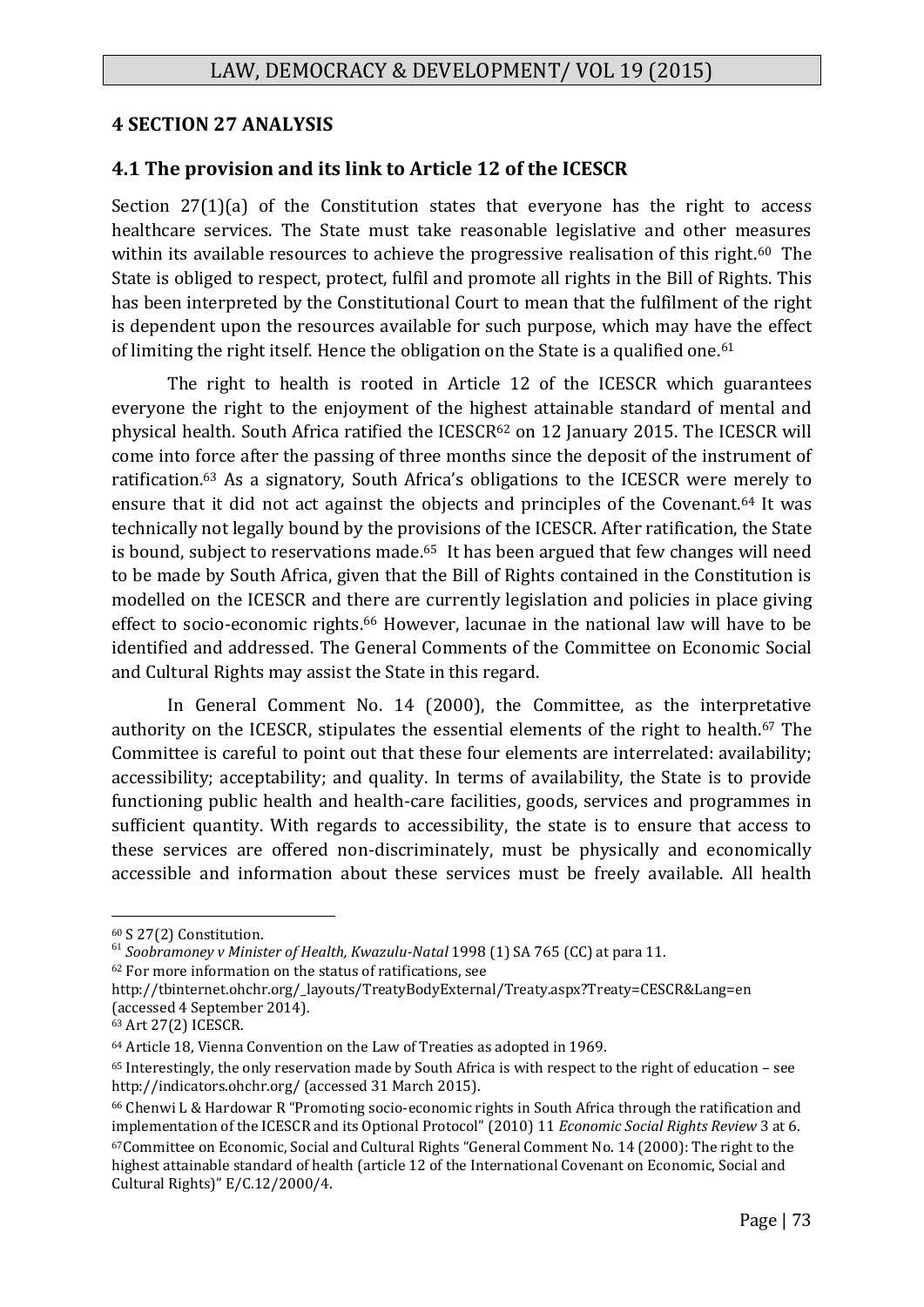facilities, goods and services must be respectful of medical ethics and (acceptable) cultural standards and be of good quality. The precise nature of the facilities, goods and services will depend on the State's development level. The right to health is to be progressively realised within the maximum of a State's available resources.<sup>68</sup> This requires the State to take concrete steps forward. A State's inability to comply is distinguished from a state's unwillingness to comply.

Since South Africa is bound by the provisions of the ICESCR, the Committee's interpretation of the right to health will have an impact on the interpretation of section 27(1)(a) of the Constitution. In applying this interpretation to the South African context, it becomes clear that with regards to drug rehabilitation, the current status quo is inadequate. For instance, the State is bound to provide treatment centres in sufficient quantity. The legislative obligation to provide at least one treatment centre in each province has proven to be insufficient and does not meet the pressing needs of the community. An applicant may have to wait months to receive treatment, which further excarbates the problem. It also does not take into consideration that treatment for drug addiction is a process which often involves subsequent treatment. Furthermore, the exclusionary practices of certain private treatment centres that provide State-funded treatment on a limited basis is a clear violation of the element relating to accessibility. Requiring applicants to declare their personal income, criminal record status and gang affiliation fails to acknowledge that those categories of individuals may be the most vulnerable to illicit drug use.

In terms of the Maastricht Guidelines on Violations of Economic, Social and Cultural Rights (Maastricht Guidelines), the obligations to respect, protect and fulfil include obligations of conduct and result.69The Maastricht principles are interpretative guidelines to the ICESCR. Obligations of conduct require reasonable action, calculated to realise the enjoyment of a particular right.<sup>70</sup> Obligations of result require the State to achieve certain targets to meet a particular standard.<sup>71</sup> In this situation, the State has not taken reasonable action to protect the right to health – its obligations are minimal with regards to providing drug rehabilitation treatment and can hardly be said to be reasonable action calculated to realise the enjoyment of a particular right. The State's failure to respect, protect, promote and fulfil the right to health, is a violation of section 27(1) of the Constitution. The question is: can this violation be justified in terms of the constitutional limitations clause?

Section 36 of the Constitution allows for rights in the Bill of Rights to be limited only if reasonable and justifiable in an open and democratic society based on human dignity, equality and freedom. Factors that must be considered are the nature of the right, the importance and purpose of the limitation, the nature and extent of the limitation, the relation between the limitation and its purpose and less restrictive

<sup>68</sup> Art 2(1) ICESCR.

<sup>69</sup> "The Maastricht Guidelines on Violations of Economic, Social and Cultural Rights" (1998) 20 *Human Rights Quarterly* 691 at 694.

<sup>70</sup> Maastricht Guidelines at 694.

<sup>71</sup> Maastricht Guidelines at 694.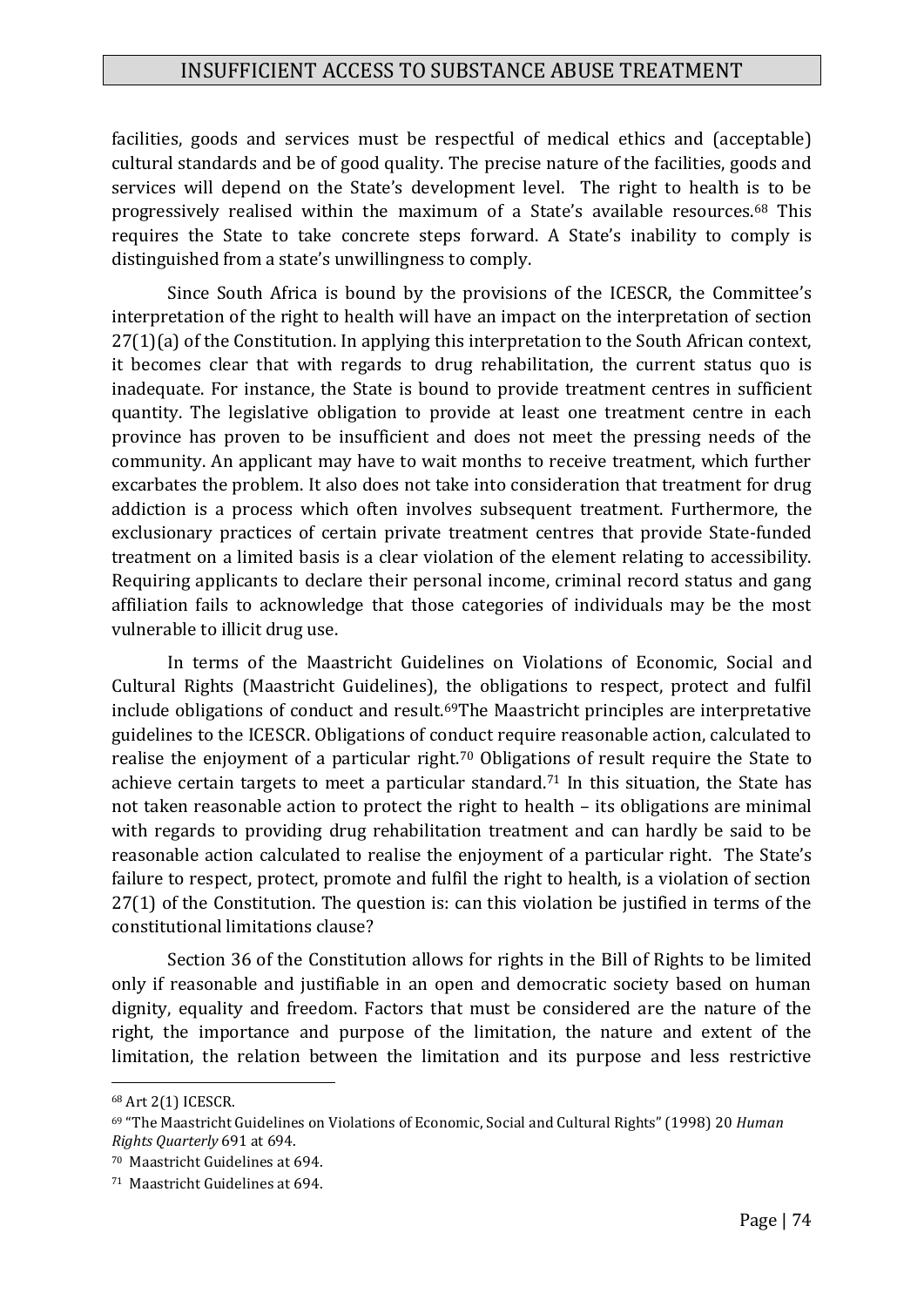means to achieve the purpose. The law limiting this right could be said to be the PTSA. The right is to be progressively realised within the available resources of the State.<sup>72</sup> Interestingly, this provision is similar to, but not the same as, Article 2(1) of the ICESCR which provides that the rights (in the Covenant) are to be progressively realised within the maximum of the State's available resources. Hence it would appear that the international obligation is more onerous than the domestic obligation.

Does the nature of the right itself, i.e. that it is to be progressively realised, mean that the right is not violated by the State? The Maastricht principles provide some useful guidelines about the meaning of "progressive realisation". States are granted a margin of discretion in determining the means for implementing rights. Progressive realisation cannot be used as a pretext for non-compliance.<sup>73</sup> Social, cultural and religious reasons cannot be used to justify non-compliance. A State's non-compliance can either be due to an inability to comply or an unwillingness to comply. The burden is on the State to prove that the inability to comply is due to an inability beyond its control.<sup>74</sup> Budgetary allocations, for instance, may not necessarily be a reason of an inability to comply but rather of an unwillingness to reshuffle the budget.

With regards to the importance of the purpose of the limitation and the nature and the extent of the limitation, the effect of the PTSA creates a competitive process for gaining admission to the State funded treatment centres and facilities. This limitation appears to be unintended, serving no purpose, apart from guarding state resources. There are many wider ramifications of a breach of section 27(1) in this context. The discussion below centres on one consequence: that for a pregnant illicit drug user not obtaining substance abuse treatment.

### **4.2 The pregnant illicit drug user**

The consequences of not obtaining substance rehabilitation treatment as a pregnant woman are damning. The SACENDU report indicates that child-bearing women are more at risk of illicit drug use. These women are more likely to be unemployed and dependent on State funded treatment centres.<sup>75</sup> The child often presents with physiological and/or neurological damage.<sup>76</sup> Unfortunately, a child placed in such a situation has few, if any, legal remedies. The mother could be arrested in terms of the DDTA the use and/or possession of, and/or dealing in, illicit drugs. This would however, not remedy the harm suffered by the child, and may even separate a mother from her child. Furthermore, it may be difficult to impute delictual liability for harm suffered by the child as the mother may have lacked legal capacity due to intoxication. Furthermore, the foetus itself cannot be the bearer of rights.<sup>77</sup> Thus it can be concluded that no feasible legal remedy exists in South African law for the child who has suffered harm in

<sup>72</sup> S 27(2) of the Constitution.

<sup>73</sup> Maastricht Guidelines at 694.

<sup>74</sup> Maastricht Guidelines at 696.

<sup>75</sup> See 2.1 above for a broader discussion.

<sup>76</sup> See 2.1 above for a broader discussion.

<sup>77</sup> *S v Mshumpa and another* 2008 (1) SACR 126 (E) at para 64.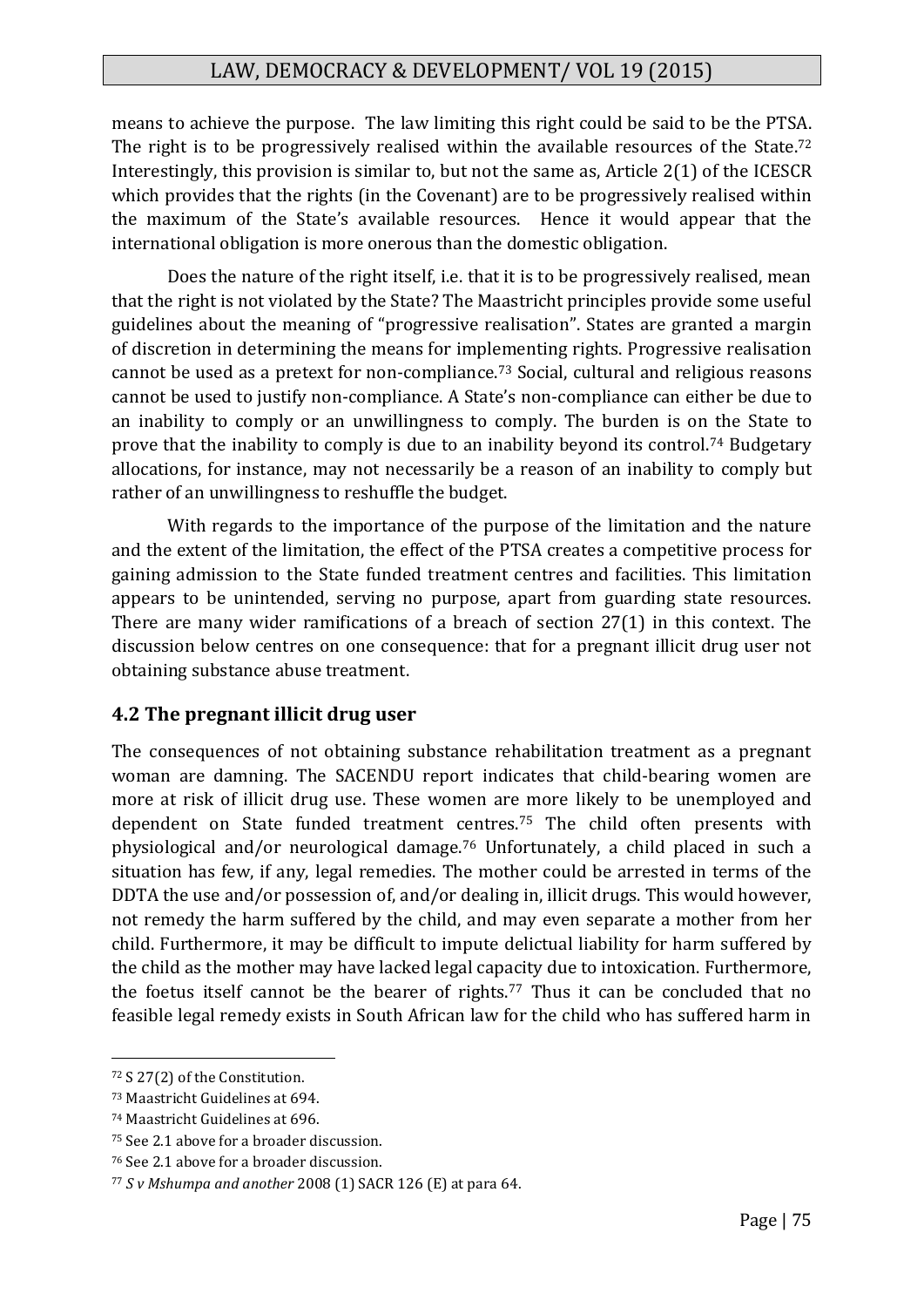utero due to the mother's use of illicit drugs. It seems unfair and unjust to allow a child who has suffered such harm to continue with her life carrying the seal of another's fault.

In this scenario, liability may be imputed to the State for failing to exercise due diligence. The term "due diligence" in the international human rights context, was first developed by the Inter-American Court on Human Rights in the case of *Velasquez Rodriguez v Honduras.* <sup>78</sup> The Court in that matter found that where rights are guaranteed, the state is obligated to exercise due diligence to ensure their fulfilment.<sup>79</sup> The State must prevent, investigate and punish any violation of rights. The existence of a legal system is not enough to satisfy this requirement; the government must conduct itself in a manner which ensures the enjoyment of rights.<sup>80</sup>

In this case, the due diligence standard applicable is the State's obligation to ensure that a child does not suffer consequent harm after birth due to its mother's antenatal use of illicit drugs. The State is required to prevent such a situation from occurring, investigate the occurrence of the harm and punish any violation of rights.<sup>81</sup> As a party to the Convention on the Rights of the Child (1989),<sup>82</sup> South Africa is bound to ensure the life, survival and development of the child<sup>83</sup> as well as to give the child's best interests primary consideration.<sup>84</sup> It is these rights of the child, which have corollary provisions in domestic law85, which are violated. It is clear that by failing to provide sufficient and free of cost substance abuse treatment centres and facilities, the State has not conducted itself in a manner which ensures the enjoyment of rights. It has thus not acted with due diligence. Thus a failure of the State to provide access to healthcare in a seemingly isolated zone can have repercussions for State liability in other areas. Going forward, the next part of the article explores possible legal and extra-legal means to remedy the breach.

### **5 CONCLUDING RECOMMENDATIONS**

Due to the interrelated nature of rights, this article has sought to show how a failure by the State to provide access to healthcare in the form of sufficient and State funded substance abuse treatment centres, can have repercussions for State liability in other areas, such as a failure to act with due diligence in preventing harm to the child born after illicit drug use. No remedy exists in the law for such a child born alive. It can however be shown that the State has failed to exercise due diligence in preventing,

<sup>78</sup> 1988 Inter-Am. Ct. H.R. (ser. C) No.4.

<sup>79</sup> *Velasquez Rodriguez v Honduras* at para 172.

<sup>80</sup> *Velasquez Rodriguez v Honduras* at para 172.

<sup>81</sup> Committee on the Rights of the Child "General Comment no. 13: the right of the child to freedom from all forms of violence" at 4. Available at

http://www2.ohchr.org/english/bodies/crc/docs/CRC.C.GC.13\_en.pdf (accessed 4 September 2014).

<sup>82</sup> United Nations, The Convention on the Rights of the Child as adopted in 1989.

<sup>83</sup> Art 6.

<sup>84</sup> Art 3(1).

<sup>85</sup> The best interests of the child principle is enunciated in s 28(2) of the Constitution and s 9 of the Children's Act 38 of 2005.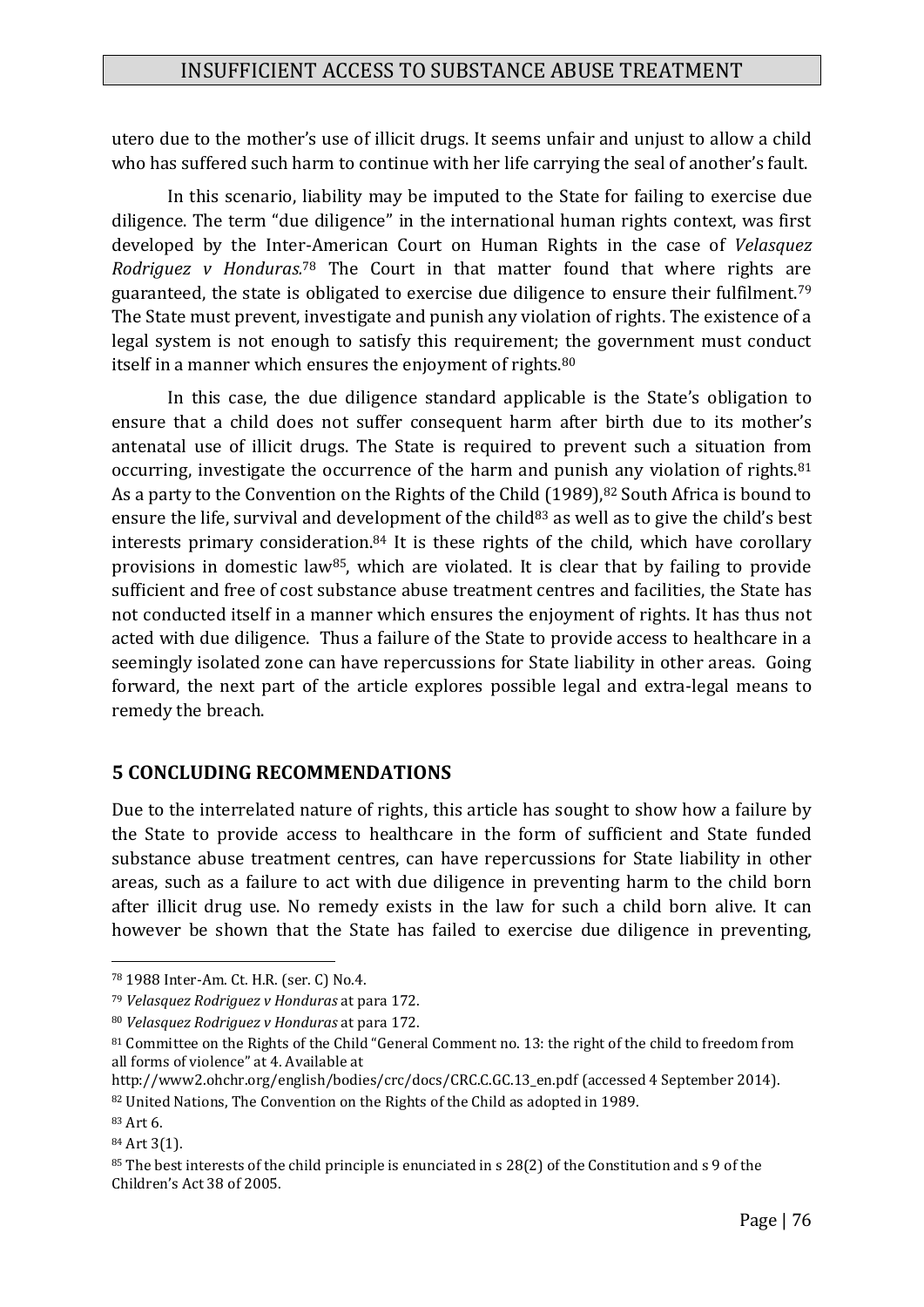punishing and investigating the violation of the child's rights to life, survival and development, and of its best interests being given primary consideration.

The Department of Social Development, being a key player in the enforcement of the NDMP, should develop a programme targeted at illicit drug use by pregnant women in order to understand and research the prevalence of the problem. While the harmful effects of Foetal Alcohol Syndrome are well known, more must be done at State level to research the effects of illicit drug use during pregnancy. Women and men should be educated in the harmful effects of illicit drug use during pregnancy. Presently, it does not appear as if this issue is on the State's agenda.

However, in order to address the source of the problem, more State funded substance abuse treatment centres must be established. Presently, they are few and far between due to the State's minimal obligation to establish one State funded treatment centre in each province. The highly competitive application process means that often addicts have to wait up to six months to gain admission to a centre. This has disastrous consequences for those in desperate need of treatment. Furthermore, these centres are located in city centres, making access difficult for those living in outlying areas. There are numerous private treatment centres nationwide, but their high tariffs ensure that access is a privilege of the rich. More budgetary allocations should be made by the Departments of Health and Social Development for the creation of free of cost substance abuse treatment centres. The PTSA Act must be amended to reflect that the State is obliged to build more than one treatment centre in each province, depending on the needs of the province. Women living away from city centres should be given better access to substance abuse treatment centres.

Another integrated solution is based on the established link between mental disorders and pre-and post-natal women.<sup>86</sup> Maternal mental illness levels are higher in low income and informal settings in South Africa.<sup>87</sup>Studies also show that there is an increased likelihood of mothers self-medicating with alcohol or illicit drugs.<sup>88</sup> Meinties and others suggest that the State should include mental health screening of all pregnant women accessing public maternity care. This form of intervention is cost effective as existing resources and services are used. It is also feasible as the mental health screening suggested is not time consuming and can be conducted effectively, since mental illness is usually treatable.<sup>89</sup> Once a pregnant woman has been positively identified as a sufferer of mental illness and as an illicit drug user, there is no guarantee that this person will gain access to a treatment centre. Thus the integrated services suggested by Meintjes are part of a broader solution to maternal drug addiction.

Illicit drug addiction is a health issue which can be cured with treatment. It cannot be cured with advertisement campaigns aiming to create awareness around the issue or the sanctions of the criminal justice system. Budgetary resources need to be

<sup>86</sup> Meintjes *et al* "Improving child outcomes through maternal mental health interventions" (2010) 22(2) *Journal of Child and Adolescent Mental Health* 73.

<sup>87</sup> Meintjes *et al* (2010) at 73.

<sup>88</sup> Meintjes *et al* (2010) at 74.

<sup>89</sup> Meintjes *et al* (2010) at 78.